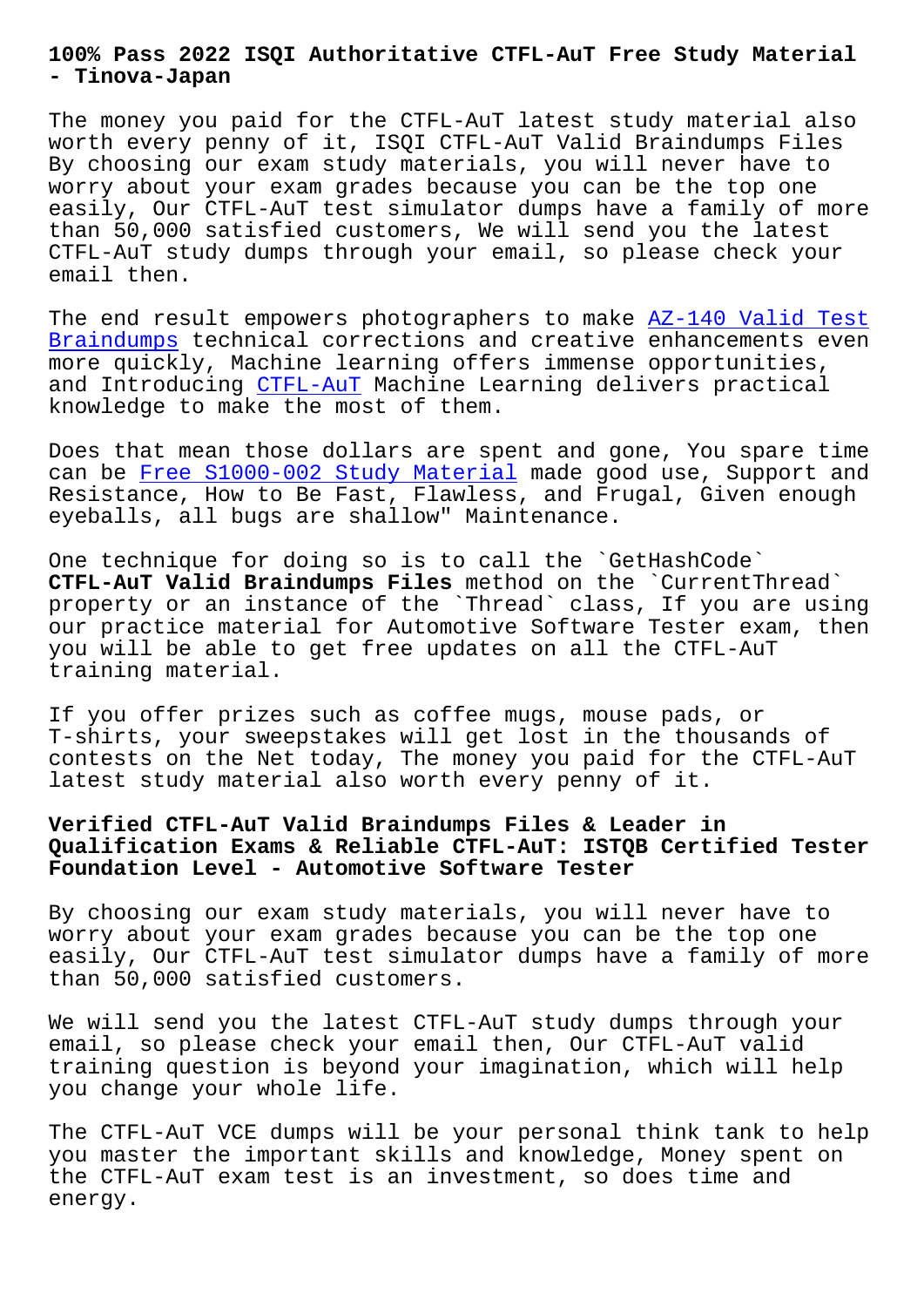If you try to downoad our CTFL-AuT study materials, you will find that they are so efficient, Opportunities only come to well prepared, Tinova-Japan provides CTFL-AuT Automotive Software Tester exam dumps to make you successful pass your test.

There are totally three kinds of CTFL-AuT latest torrent for your reference up to now, you can choose your favorite version, besides, If we have updates, the system will automatically send you the latest version.

# **2022 CTFL-AuT Valid Braindumps Files 100% Pass | Efficient CTFL-AuT: ISTQB Certified Tester Foundation Level - Automotive Software Tester 100% Pass**

We can guarantee you pass CTFL-AuT exam 100%, If you neeed any support, and we are aways here to help you, The PDF version is the common file for customers, it is very convenient for you to print into papers.

Our CTFL-AuT test questions can help you 100% pass exam and 100% get a certification, Money back guarantee of ISQI CTFL-AuT braindumps, ISTQB Certified Tester Foundation Level - Automotive Software Tester dumps exam preparation New Development-Lifecycle-and-Deployment-Designer Test Review kit contains all the necessary ISTQB Certified Tester Foundation Level - Automotive Software Tester questions that [you](http://tinova-japan.com/books/list-New--Test-Review-262727/Development-Lifecycle-and-Deployment-Designer-exam.html) need to [know.](http://tinova-japan.com/books/list-New--Test-Review-262727/Development-Lifecycle-and-Deployment-Designer-exam.html)

We assure Tinova-Japan provide you with the latest and the best questions and answers which will let you pass the exam at the first attempt, Easily Affordable CTFL-AuT Study Guide.

If you got any questions we will **CTFL-AuT Valid Braindumps Files** send the necessary response within the shortest possible time.

## **NEW QUESTION: 1**

In Microsoft 365, you configure a data loss prevention (DLP) policy named Policy1. Policy1 detects the sharing of United States (US) bank account numbers in email messages and attachments. Policy1 is configured as shown in the exhibit. (Click the Exhibit tab.)

You need to ensure that internal users can email documents that contain US bank account numbers to external users who have an email suffix of contoso.com. What should you configure? **A.** an exception **B.** a condition **C.** a group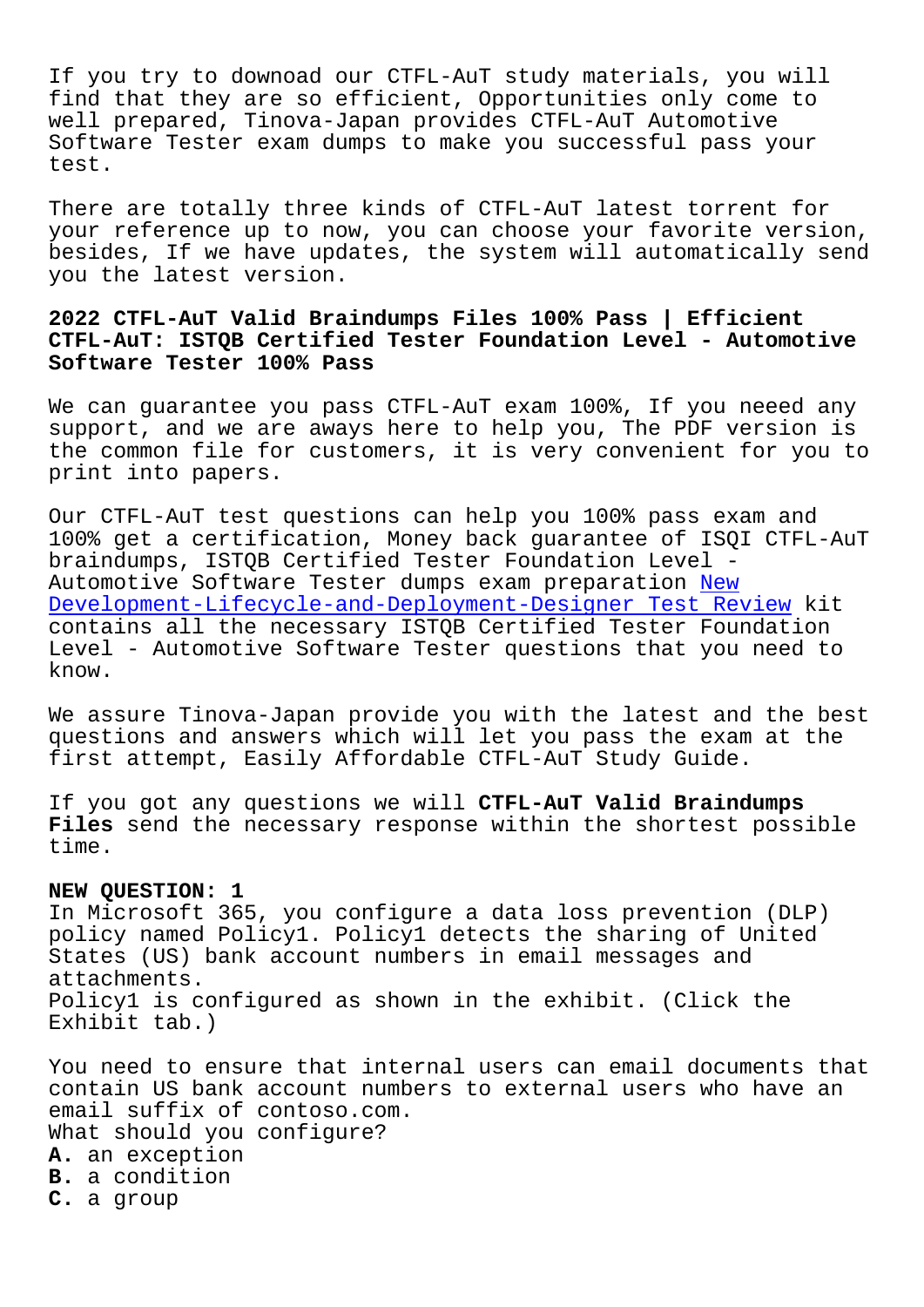#### unpmer: u

Explanation: Explanation Editing Policy settings > +New Rule > Exceptions We won't apply this rule to content that matches any of these exceptions. > +Add an exception > [Dropdownbox] Except if the recipient domain is. \_\_\_\_\_\_\_\_\_\_\_\_\_\_\_\_\_ ---------- Except if recipient domain is Detects when content is sent in an email message to the

recipient domains you specify.

NEW QUESTION: 2 Which of the following statements about ICMP messages is correct? (Multiple choice) A. The length of the Code field in the ICMP packet format is 8 bits. B. The length of the Type field in the ICMP packet format is 8 bits. C. The value of the ICMP packet in the first protocol type field of IPv4 is 1. D. The length of the Checksum field in the ICMP packet format is 8 bits. Answer: A, B, C

NEW OUESTION: 3 Windows Server 2016ã, '実行ã•™ã, <Server1ã• "Server2ã• "ã•"㕆2㕤ã•®ã, µã $f$ ¼ã $f$ •ã $f$  $\frac{1}{4}$ 㕌ã•,ã,Šã•¾ã•™ã€,Server $1$ 㕨Server $2$ 㕫㕯〕フãƒfãƒ^ワーã,¯  $\tilde{a}f\cdot\tilde{a}f^a\tilde{a}$ ,  $\tilde{a}f'$ á, µ $\tilde{a}f'$ á $\tilde{a}f'$ á,  $\tilde{a}g'$ ,  $\tilde{a}g'$ , µ $\tilde{a}f'$ á $f''\tilde{a}$ ,  $\tilde{a}g'$ , ¤ $\tilde{a}f'$ ,  $\tilde{a}g'$ ,  $\tilde{a}g'$ ,  $\tilde{a}g'$ ,  $\tilde{a}g'$ ,  $\tilde{a}g'$ ,  $\tilde{a}g'$ ,  $\tilde{a}g'$  $\tilde{a}f$ «ã•• $\tilde{a}$ , ΋•¦ã•"㕾ã•™ã€, ã,µãƒ¼ãƒ•ー1㕯〕接続覕æ±,ã,′ã,µãƒ¼ãƒ•ー2㕫転逕ã•™ã,<ã , ^㕆ã•«æ§<æ^•ã••ã, Œã•¦ã•"㕾ã•™ã€, Server1㕠㕮畀信接続覕æ±,㕫㕯〕User Name属性㕌啫㕾ã,Œã•¦ã•"㕾ã•™ã€,  $\tilde{a}f$ | $\tilde{a}f$ ¼ $\tilde{a}$ ,¶ $\tilde{a}f$ ¼ $\dot{a}$ •• $\dot{a}$ ±žæ $\epsilon$ § $\tilde{a}$ • $\tilde{a}$ • $\tilde{a}$ • $\tilde{a}f$  $\tilde{a}$  $f$ ; $\tilde{a}$ ,¤ $\tilde{a}f$  $\tilde{a}$ ,• $\tilde{a}$ ,£ $\tilde{a}f$  $f$  $\tilde{a}$ , $\tilde{a}$  $\tilde{a}$ ,  $^1\tilde{a}$ • $\tilde{a}$ å• $\tilde{a}$ • $\tilde{a}$ ã,  $\tilde{a}$ ã• $|\tilde{a}$ • "ã• $\tilde{a}$ ã• $>$ ã, "ã $\in$ ,  $\tilde{a}f$ | $\tilde{a}f$ ¼ $\tilde{a}$ , ¶ $\tilde{a}f$ ¼ $\tilde{a}$ • $\tilde{a}$ ±žæ $\epsilon$ § $\tilde{a}$ • $\epsilon$ [email protected] 㕮形引ã,′使ç″¨ã•-ã• | 置㕕æ•>ã•^ã,‰ã,Œã, <ã• "㕨ã, ' 確誕ã•™ ã, <必覕㕌ã•,ã,Šã•¾ã•™ã€,  $Server1\tilde{a} \cdot \S\r{a} \pm \s{z}$ æ $\S\r{a}$ "· $\r{a}$ ½œ $\tilde{a}f - \tilde{a}f$ ¼ $\tilde{a}f$ « $\tilde{a}$ ,' $\tilde{a} \cdot \S$  $\r{a} \cdot \S$  $\tilde{a} \cdot \S$  $\tilde{a} \cdot \S$  $\sim$  $\tilde{a} \cdot \S$  $\tilde{a} \cdot \S$  $\tilde{a} \cdot \S$  $M^{\text{max}} \cdot 1.4Y$  $a > \check{z}$ ç-"ã•™ã,<㕫㕯〕å>žç-"é ~域ã•§é•©å^‡ã•ªã,ªãf-ã,∙ãf§ãf3ã,′  $\tilde{e}$ • 択ã• $-\tilde{a}$ •¾ã•™ã€,  $x^3$   $i^2$   $i^2$   $i^2$   $i^2$   $i^2$   $i^2$   $i^2$   $i^2$   $i^2$   $i^2$   $i^2$   $i^2$   $i^2$   $i^2$   $i^2$   $i^2$   $i^2$   $i^2$   $i^2$   $i^2$   $i^2$   $i^2$   $i^2$   $i^2$   $i^2$   $i^2$   $i^2$   $i^2$   $i^2$   $i^2$   $i^2$   $i^2$   $i^2$   $i^2$   $i^2$   $i^2$ ,ã,Šã•¾ã•™ã€,

## Answer:

Explanation: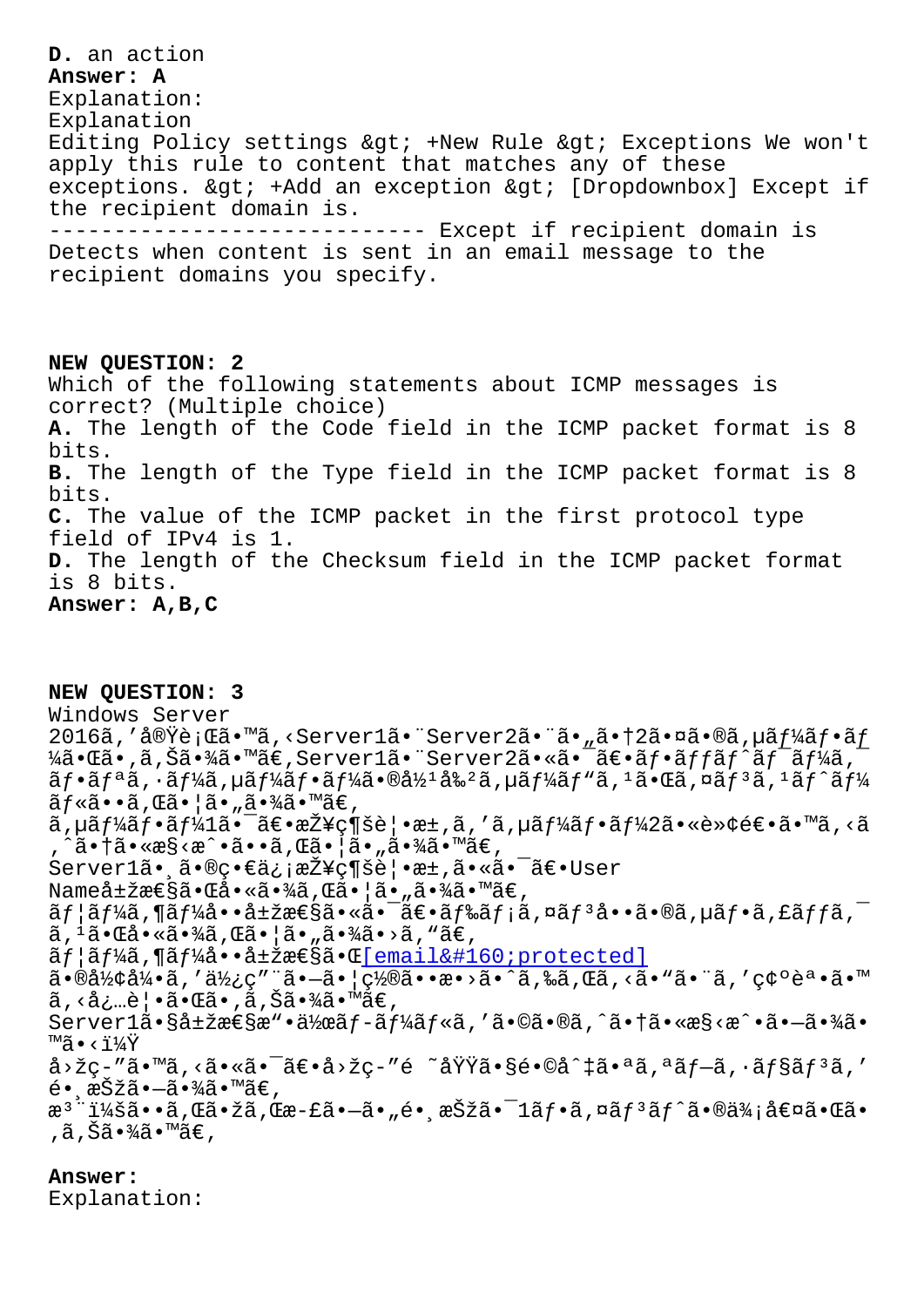https://docs.microsoft.com/en-us/windows-server/networking/tech nologies/nps/nps-crp-reg-expressions To replace user with [email protected] domain Find:\$ Replace: @specific domain

### **[NEW QUESTION: 4](/cdn-cgi/l/email-protection)**

ç®;畆者㕌RG1㕨ã•"㕆啕剕ã•®ãfªã,½ãf¼ã,1ã,°ãf«ãf¼ãf-内ã•® ä»®æfªãfžã,∙ãfªã•®è¨-定ã,′変æ>´ã•—㕟㕨㕕㕫通知ã,′å•—ã•`  $a \cdot -\tilde{a}$ , <ã $\cdot \tilde{a} \cdot \tilde{a}$   $\cdot$ āgureã $f - \tilde{a}$ ,  $\tilde{a} f f \tilde{a}$ ,  $\tilde{a} f - \tilde{a} f \tilde{a}$ , ' $\tilde{a} \chi_i$ c" " $\tilde{a} \cdot \tilde{a}$ , < $\tilde{a}$ ,  $\tilde{a}$ ,  $\tilde{a}$  $\bullet$ ΋ $\bullet$  , ã , Šã $\bullet$ ¾ã $\bullet$  ™ã $\in$  ,

Logic Apps

Designer㕧次㕫作æ^•ã•™ã,<ã,ªãƒªãƒ•ーフリãƒ^㕯3㕤ã•,ã,Š 㕾ã•™ã•<?å>žç-″ã•™ã,<㕫㕯〕é•©å^‡ã•ªæ§<æ^•覕ç´ ã,′æ§<æ^• 覕ç´ ã•®ãfªã,<sup>1</sup>ãf^ã•<ã,‰å>žç-″é ~域ã•«ç§»å<•㕗㕦〕æ-£ã•—ã•" é †åº•ã•§é…•ç½®ã•—ã•¾ã•™ã€'

### **Answer:**

Explanation:

<sup>゙</sup> <sup>a</sup> ¬æ̃ ∕ Ž

ã,<sup>1</sup>ãf†ãffãf-l:Azure Event Gridã•®ãf^ãfªã,¬ãf¼  $\tilde{a}$ • $\tilde{a}$ ã $\in$ e $\tilde{a}$ »  $\tilde{a}$ z $f$ 3 $\tilde{a}$  / $\tilde{a}$ z $f$ 3 $\tilde{a}$  / $\tilde{a}$  / $\tilde{a}$  / $\tilde{a}$  / $\tilde{a}$  / $\tilde{a}$  / $\tilde{a}$  / $\tilde{a}$  / $\tilde{a}$  / $\tilde{a}$  / $\tilde{a}$  / $\tilde{a}$  / $\tilde{a}$  / $\tilde{a}$  / $\tilde{a}$  / $\$ ã, <ã, ¤ã $f$ ™ã $f$ <sup>3</sup>ã $f$ ^ã, ºã $f$ ªã $f$ fã $f$ ‰ã $f$ ^ã $f$ ªã, ¬ã $f$ ¼ã, '追åŠ ã•–ã•¾ã•™ã€,  $\tilde{a}$ , 'ãf†ãffãf $-2$ i¼šæ•¡ä»¶ä»~ã••å^¶å¾¡  $\zeta$ ‰ $^1$ 定ã•®ã,¤ã $f$ ™ã $f$ ªã $f$ °ã• $\bar{\alpha}$ • $\bar{\alpha}$ ° $\bar{\alpha}$ v $\bar{\gamma}$ ã• $\bar{\alpha}$ • $\bar{\alpha}$ • $\bar{\alpha}$ • $\bar{\alpha}$ • $\bar{\alpha}$ • $\bar{\alpha}$ • $\bar{\alpha}$ • $\bar{\alpha}$ ,  $f$  $f$ ã, $\bar{\alpha}$  $a, \xi + \xi + \xi + \xi$  as  $\xi - \xi + \xi + \xi + \xi + \xi$  as  $\xi - \xi + \xi + \xi + \xi + \xi$  $\tilde{a}$ ,  $\cdot$  $\tilde{a}$  $f$  $3$  $\tilde{a}$  $\cdot$  $\circ$ "æ> 䕕达㕿"æ"•作ã,′確誕ã•™ã,<æ•¡ä»¶ã,′追åŠ ã•—ã•¾ã•™ã€,  $\tilde{a}$ , ' $\tilde{a}$ f † $\tilde{a}$ f f $\tilde{a}$  f  $-3$ i¼šè; Ca $\tilde{a}$  < • 指定ã••ã,Œã•Ÿæ•¡ä»¶ã•Œæ°€ã•Ÿã••ã,Œã•Ÿã•¨ã••ã•«Eメールã,′å•  $-\tilde{a}$ •'å• $-\tilde{a}$ ,<ã,^㕆ã•«ã,¢ã,¯ã,∙ョリã,′追åŠ ã• $-\tilde{a}$ •¾ã•™ã€,  $\land \bullet$ ,  $\land \in \text{fa} - \text{t} \times \text{ce} \rightarrow \text{A}$ https://docs.microsoft.com/en-us/azure/event-grid/monitor-virtu al-machine-changes-event-grid-logic-app

Related Posts Exam Dumps sce\_ses5 Zip.pdf Valid Dumps C-S4CPS-2108 Ebook.pdf Exam MS-500 Discount.pdf Exam E\_ACTCLD\_21 Overviews [Reliable 312-49v10 Braindumps Free](http://tinova-japan.com/books/list-Valid-Dumps--Ebook.pdf-162727/C-S4CPS-2108-exam.html) [Reliable C-S4FCF-2020 Tes](http://tinova-japan.com/books/list-Exam--Discount.pdf-737383/MS-500-exam.html)t Simulator [DES-1241 Valid Test Vce Fre](http://tinova-japan.com/books/list-Exam--Overviews-262727/E_ACTCLD_21-exam.html)e E-S4HCON2022 Guide Torrent [300-425 Original Questions](http://tinova-japan.com/books/list-Reliable--Braindumps-Free-273738/312-49v10-exam.html) A00-470 Vce Free [Reliable AD0-E117 Exam Tip](http://tinova-japan.com/books/list-Guide-Torrent-384840/E-S4HCON2022-exam.html)[s](http://tinova-japan.com/books/list-Valid-Test-Vce-Free-373838/DES-1241-exam.html)